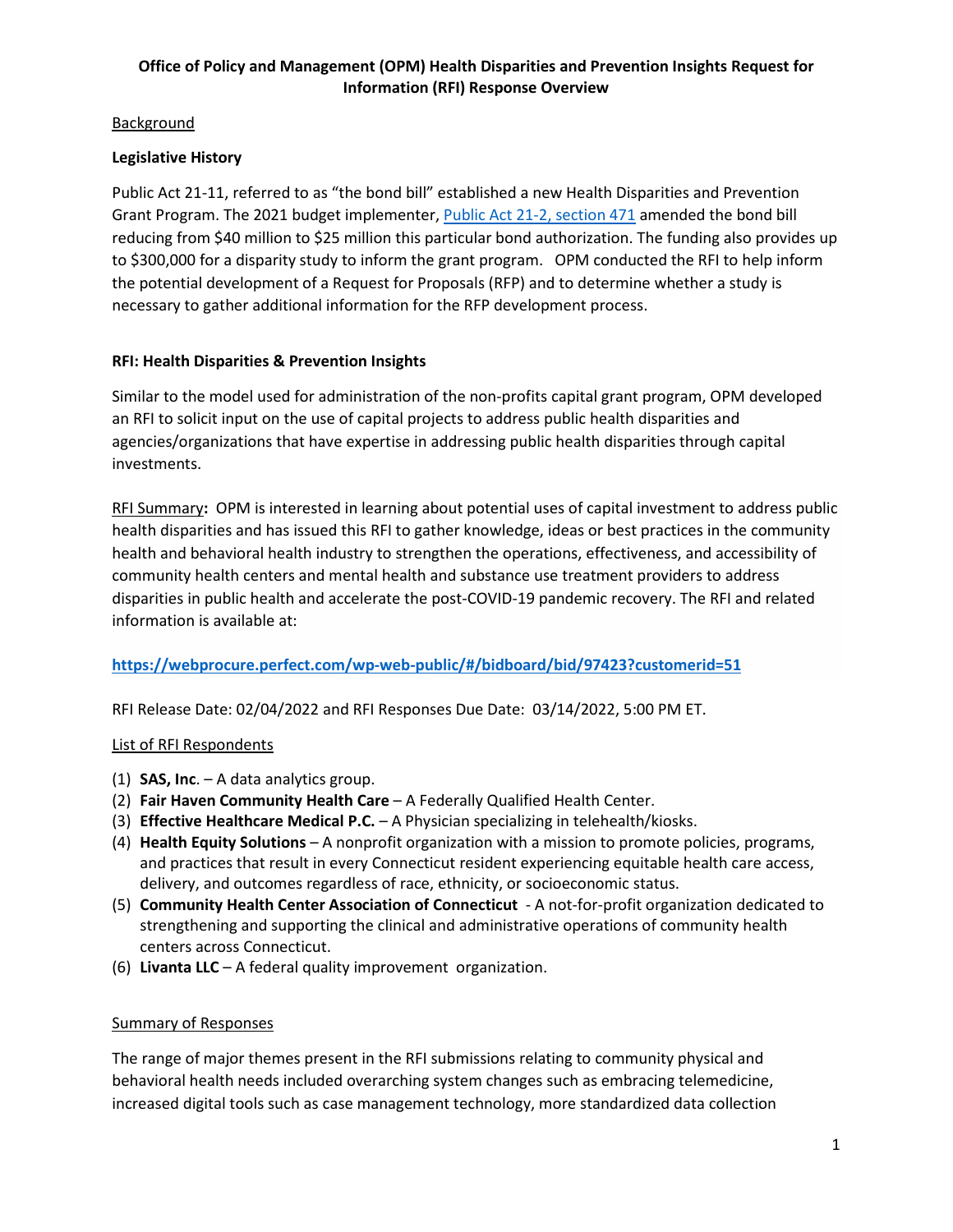processes related to race, ethnicity and language (REL categories), and direct physical infrastructure support for front-line service delivery entities, as well as expanded service interventions such as new neighborhood drop-in centers and recovery programming.

When noting potential opportunities for capital investments that could address identified gaps, respondents highlighted the need for the State to engage in more intentional outreach and technical assistance to specific community physical and behavioral health entities to determine their capital needs and a general agreement that capital investment should be considered broader than physical plant assets and extend to supporting the overall capacity needs of entities through technology upgrades and creating infrastructure connections to increase accessibility and address social determinates of health (e.g. transportation options, affordable and accessible childcare, and addressing housing and food insecurity).

Respondents identified the following categories of need and potential areas for utilization of capital investment to address them (a detailed table of identified strategies can be found in Appendix A):

- 1. Improve access to physical & behavioral health care for under-served/at-risk populations
- 2. Ensure equity in the provision of physical & behavioral health care
- 3. Promote and invest in data collection, sharing and reporting
- 4. Increase the availability of physical space and programming for at-risk populations
- 5. Focus on workforce development
- 6. Provide flexible community funding that allows innovation and targeted utilization

## Panel Determination on Whether Further Study Is Needed to Develop and Issue a Meaningful Request for Proposals:

The goals of the RFI were to (1) provide the State with the information needed to potentially develop a RFP to make capital investments that will address public health disparities, and (2) determine based on the RFI responses if the State is in possession of enough information to draft an effective RFP or if a study is needed to further inform the RFP development process. Based on the detail and quality of RFI responses received, it was determined that no further study is needed.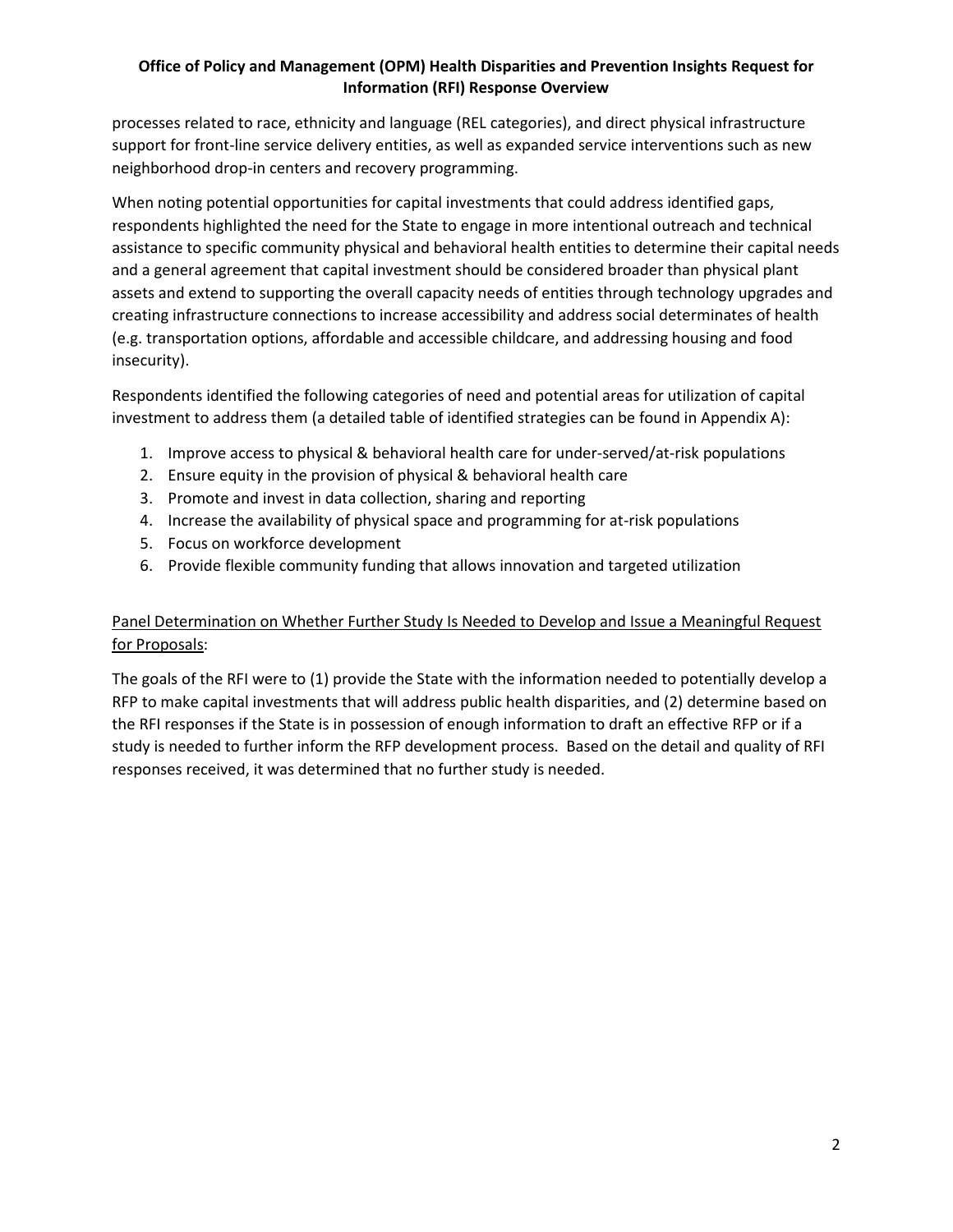# **APPENDIX A**

| Major themes identified in the RFI related to public health needs, gaps and areas for improvement   |                                                                                                                                                                                     |                                                                                                                                                                            |                                                                                                  |  |  |
|-----------------------------------------------------------------------------------------------------|-------------------------------------------------------------------------------------------------------------------------------------------------------------------------------------|----------------------------------------------------------------------------------------------------------------------------------------------------------------------------|--------------------------------------------------------------------------------------------------|--|--|
| that contribute to public health disparities and how capital investment can address identified gaps |                                                                                                                                                                                     |                                                                                                                                                                            |                                                                                                  |  |  |
| and areas for improvement.                                                                          |                                                                                                                                                                                     |                                                                                                                                                                            |                                                                                                  |  |  |
| Identified Gaps/Areas for Improvement                                                               |                                                                                                                                                                                     |                                                                                                                                                                            |                                                                                                  |  |  |
| 1.                                                                                                  |                                                                                                                                                                                     | Improve Access to Physical & Behavioral                                                                                                                                    |                                                                                                  |  |  |
|                                                                                                     |                                                                                                                                                                                     | Health Care for Under-served/At-Risk                                                                                                                                       |                                                                                                  |  |  |
|                                                                                                     |                                                                                                                                                                                     | Populations                                                                                                                                                                |                                                                                                  |  |  |
|                                                                                                     | a.                                                                                                                                                                                  |                                                                                                                                                                            | Add health center service locations in rural, low-income and other underserved communities.      |  |  |
|                                                                                                     | b.                                                                                                                                                                                  | Invest in transportation infrastructure - especially in rural areas.                                                                                                       |                                                                                                  |  |  |
|                                                                                                     | c.                                                                                                                                                                                  |                                                                                                                                                                            | Purchase vehicles for all community-health workers and care coordinators so they can go to       |  |  |
|                                                                                                     |                                                                                                                                                                                     | patients without access to transportation or local care.                                                                                                                   |                                                                                                  |  |  |
|                                                                                                     | d.                                                                                                                                                                                  | Invest in traditional telehealth, telehealth kiosks that can be located in libraries and                                                                                   |                                                                                                  |  |  |
|                                                                                                     |                                                                                                                                                                                     | establishment of telehealth pods/clinics.                                                                                                                                  |                                                                                                  |  |  |
|                                                                                                     | e.                                                                                                                                                                                  | Invest funds to eradicate "digital deserts" in underserved areas.                                                                                                          |                                                                                                  |  |  |
|                                                                                                     | f.                                                                                                                                                                                  |                                                                                                                                                                            | Increase reimbursement to health centers, especially those that serve higher proportions of      |  |  |
|                                                                                                     |                                                                                                                                                                                     | uninsured patients.                                                                                                                                                        |                                                                                                  |  |  |
|                                                                                                     | g.                                                                                                                                                                                  | Support grants for the purchase of mobile medical and dental clinics/vans.                                                                                                 |                                                                                                  |  |  |
|                                                                                                     | h.                                                                                                                                                                                  |                                                                                                                                                                            | Fund community-based health navigators or community health workers (CHWs) to ensure              |  |  |
|                                                                                                     |                                                                                                                                                                                     |                                                                                                                                                                            | individuals can navigate complex health systems and insurance options and obtain preventive      |  |  |
|                                                                                                     |                                                                                                                                                                                     | health information.                                                                                                                                                        |                                                                                                  |  |  |
|                                                                                                     | i.                                                                                                                                                                                  |                                                                                                                                                                            | Invest in holistic care that treats the whole person, especially in regard to behavioral health  |  |  |
|                                                                                                     |                                                                                                                                                                                     | treatment.                                                                                                                                                                 |                                                                                                  |  |  |
| 2.                                                                                                  |                                                                                                                                                                                     | Ensure Equity in the Provision of Physical &                                                                                                                               |                                                                                                  |  |  |
|                                                                                                     |                                                                                                                                                                                     | <b>Behavioral Health Care</b>                                                                                                                                              |                                                                                                  |  |  |
|                                                                                                     | а.                                                                                                                                                                                  |                                                                                                                                                                            | Eliminate structural and systemic inequities rooted in racism and discrimination that have led   |  |  |
|                                                                                                     |                                                                                                                                                                                     |                                                                                                                                                                            | to significant differences in access to health care, treatment, and ultimately, health outcomes. |  |  |
|                                                                                                     | b.                                                                                                                                                                                  |                                                                                                                                                                            | Implement and fund programs and services that address social determinates of health such as      |  |  |
|                                                                                                     |                                                                                                                                                                                     | housing insecurity, food insecurity, and avoiding adverse childhood events. Specific areas of                                                                              |                                                                                                  |  |  |
|                                                                                                     |                                                                                                                                                                                     | investment include:                                                                                                                                                        |                                                                                                  |  |  |
|                                                                                                     |                                                                                                                                                                                     | $\bullet$                                                                                                                                                                  | Developing partnerships with local farmers to make farmers market vouchers available to          |  |  |
|                                                                                                     |                                                                                                                                                                                     | health center patients;                                                                                                                                                    |                                                                                                  |  |  |
|                                                                                                     |                                                                                                                                                                                     |                                                                                                                                                                            | Investing in food trucks that provide showers, bathrooms and meals for homeless that             |  |  |
|                                                                                                     |                                                                                                                                                                                     | visit local libraries; and                                                                                                                                                 |                                                                                                  |  |  |
|                                                                                                     | Purchasing tiny houses to address housing insecurity.<br>Incentivize progress toward equity by revising Medicaid payment methodology for                                            |                                                                                                                                                                            |                                                                                                  |  |  |
|                                                                                                     | c.                                                                                                                                                                                  |                                                                                                                                                                            |                                                                                                  |  |  |
|                                                                                                     |                                                                                                                                                                                     | community health centers to reflect quality of patient care versus patient volume.                                                                                         |                                                                                                  |  |  |
|                                                                                                     | d.                                                                                                                                                                                  | Develop a methodology for identifying and reaching vulnerable populations.                                                                                                 |                                                                                                  |  |  |
|                                                                                                     | e.                                                                                                                                                                                  | Support 24/7 wraparound behavioral health access and care, by utilizing the system of<br>behavioral health centers that encompass the deployment of certified peer support |                                                                                                  |  |  |
|                                                                                                     |                                                                                                                                                                                     |                                                                                                                                                                            |                                                                                                  |  |  |
| 3.                                                                                                  |                                                                                                                                                                                     | specialists (CPSS).<br>Promote and Invest in Data Collection,                                                                                                              |                                                                                                  |  |  |
|                                                                                                     |                                                                                                                                                                                     | <b>Sharing and Reporting</b>                                                                                                                                               |                                                                                                  |  |  |
|                                                                                                     |                                                                                                                                                                                     |                                                                                                                                                                            |                                                                                                  |  |  |
|                                                                                                     | Make targeted capital investments to modernize and align state infrastructure in order to<br>a.<br>fully implement standardized REL categories as required by Public Act No. 21-35. |                                                                                                                                                                            |                                                                                                  |  |  |
|                                                                                                     |                                                                                                                                                                                     |                                                                                                                                                                            |                                                                                                  |  |  |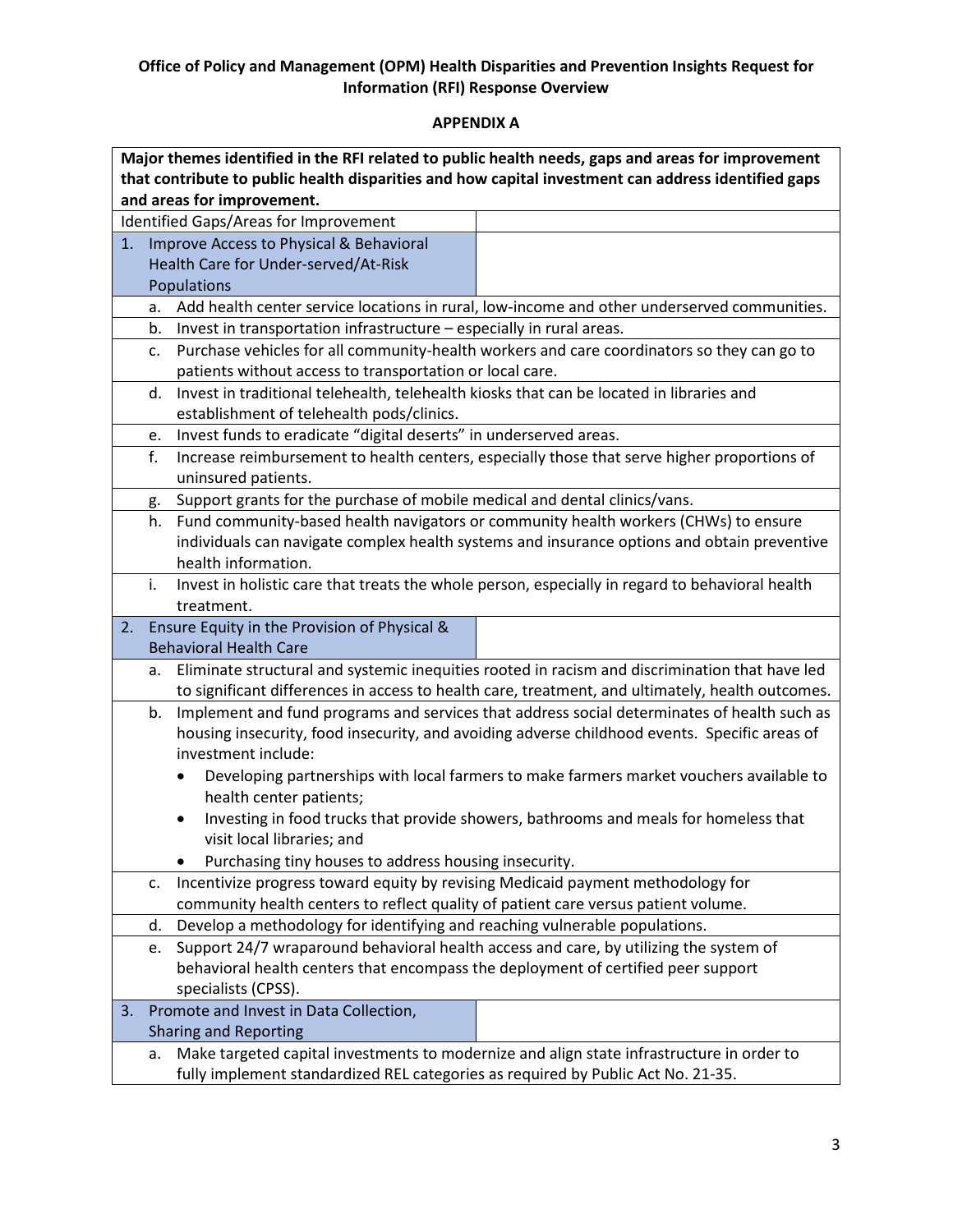| Major themes identified in the RFI related to public health needs, gaps and areas for improvement   |    |                                                                                                  |  |  |
|-----------------------------------------------------------------------------------------------------|----|--------------------------------------------------------------------------------------------------|--|--|
| that contribute to public health disparities and how capital investment can address identified gaps |    |                                                                                                  |  |  |
|                                                                                                     |    | and areas for improvement.                                                                       |  |  |
|                                                                                                     |    | b. Invest in data collection methodology, software, and infrastructure necessary to (1) address  |  |  |
|                                                                                                     |    | gaps in data collection and create uniform data collection platforms to reduce silos, and (2)    |  |  |
|                                                                                                     |    | encourage data sharing to capture critical demographic and socioeconomic information that        |  |  |
|                                                                                                     |    | could be used to inform policy approaches.                                                       |  |  |
|                                                                                                     | c. | Address legal barriers to and enhance the safe and secure sharing of data between state          |  |  |
|                                                                                                     |    | agencies to improve program integrity, policy analysis, research, and performance                |  |  |
|                                                                                                     |    | management.                                                                                      |  |  |
|                                                                                                     | d. | Invest in advanced analytics to identify health disparities and provide for active prevention    |  |  |
|                                                                                                     |    | through risk stratification, system-wide perspectives that provide increased opportunity for     |  |  |
|                                                                                                     |    | fiscal savings and streamlining.                                                                 |  |  |
| 4.                                                                                                  |    | Increase The Availability of Physical Space                                                      |  |  |
|                                                                                                     |    | and Programming For At-Risk Populations                                                          |  |  |
|                                                                                                     | a. | Address the need in under-resourced neighborhoods for drop-in centers for individuals facing     |  |  |
|                                                                                                     |    |                                                                                                  |  |  |
|                                                                                                     |    | homelessness and/or addiction, both of which are experienced disproportionately by people        |  |  |
|                                                                                                     |    | of color.                                                                                        |  |  |
|                                                                                                     | b. | Create spaces and opportunities for Alcoholics Anonymous, Narcotics Anonymous, and other         |  |  |
|                                                                                                     |    | community-based, evidence-based group interventions to build recovery capacity among             |  |  |
|                                                                                                     |    | those with substance use disorders.                                                              |  |  |
|                                                                                                     | c. | Provide spaces in under-resourced neighborhoods for: (1) therapeutic after-school                |  |  |
|                                                                                                     |    | programming for all youth including at-risk youth; (2) adult day-care programming; and (3)       |  |  |
|                                                                                                     |    | exercise and nutrition education, including diabetes prevention and management.                  |  |  |
|                                                                                                     | d. | Fund health centers to increase their physical space to address capacity issues created by       |  |  |
|                                                                                                     |    | current physical space limitations.                                                              |  |  |
|                                                                                                     | e. | Provide technical assistance to individual health centers regarding identification of their      |  |  |
|                                                                                                     |    | capital needs and the improvements to their physical plants that will increase care efficiency.  |  |  |
|                                                                                                     | f. | Fund capital improvements at health centers to update existing facilities in order to increase   |  |  |
|                                                                                                     |    | their competitive edge in applying for federal, state, and private grants. These should include  |  |  |
|                                                                                                     |    | "invisible improvements" such as, HVAC and technology updates.                                   |  |  |
|                                                                                                     | g. | Retrofit and upgrade schools, community centers, and other spaces to increase access to safe,    |  |  |
|                                                                                                     |    | climate resilient spaces.                                                                        |  |  |
| 5.                                                                                                  |    | Focus on Workforce Development                                                                   |  |  |
|                                                                                                     | a. | Provide health centers the funding necessary to offer salaries that are competitive with other   |  |  |
|                                                                                                     |    | entities in the health care system and will allow for the recruitment and retention of a trained |  |  |
|                                                                                                     |    | workforce.                                                                                       |  |  |
|                                                                                                     | b. | Improve healthcare workforce efficiency to help address consequences of workforce                |  |  |
|                                                                                                     |    | shortages in underserved communities.                                                            |  |  |
| 6.                                                                                                  |    | Provide Flexible Community Funding that Allows Innovation and Targeted Utilization               |  |  |
|                                                                                                     | а. | Leverage dollars and promote larger projects by directing monetary investments to entities       |  |  |
|                                                                                                     |    | that have already secured a portion of needed funding from other sources.                        |  |  |
|                                                                                                     | b. | Incentivize capital improvements that will expand access to evidence-based community             |  |  |
|                                                                                                     |    | programming and/or healthcare services.                                                          |  |  |
|                                                                                                     | c. | Encourage projects involving collaborative efforts and linkages between various organizations    |  |  |
|                                                                                                     |    | (e.g., community health centers, schools, community centers, libraries, and farmers' markets)    |  |  |
|                                                                                                     |    | to address social determinants of health.                                                        |  |  |
|                                                                                                     |    |                                                                                                  |  |  |